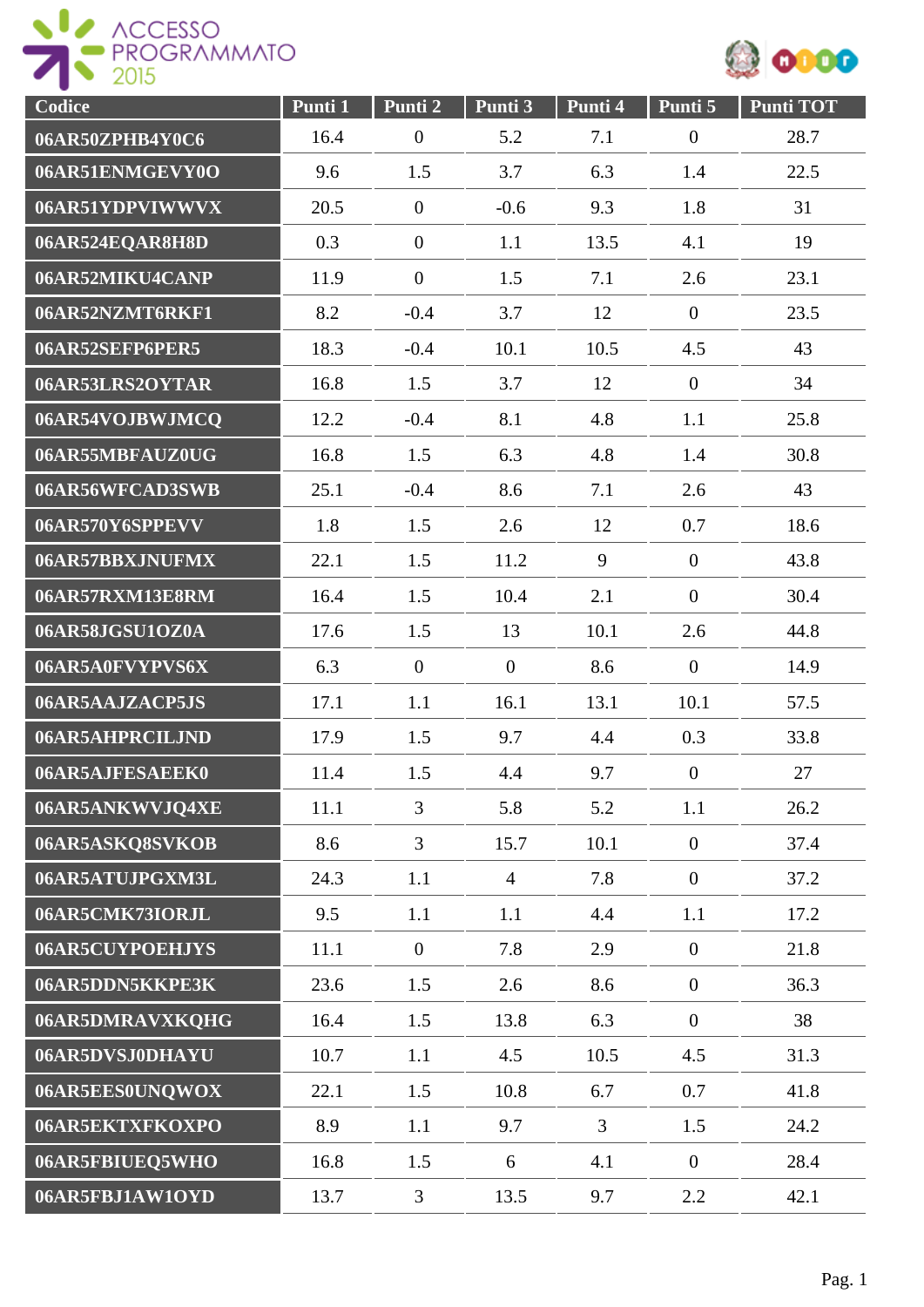



| Codice          | Punti 1 | Punti 2          | Punti 3        | Punti 4        | Punti 5          | <b>Punti TOT</b> |
|-----------------|---------|------------------|----------------|----------------|------------------|------------------|
| 06AR5FHTZU10Q2U | 11.6    | 1.5              | 6.7            | 6              | $-0.4$           | 25.4             |
| 06AR5FKN6LJN1BZ | 7.3     | $-0.8$           | 13.4           | 9.7            | 3                | 32.6             |
| 06AR5FO0BS8HG07 | 8.5     | 1.5              | $\overline{0}$ | 5.2            | $\boldsymbol{0}$ | 15.2             |
| 06AR5FYSIODKCHX | 7.5     | 1.5              | 7.5            | 9              | $\overline{0}$   | 25.5             |
| 06AR5GOSZVSYFAJ | 9.7     | $\boldsymbol{0}$ | 6.7            | 11.6           | $\boldsymbol{0}$ | 28               |
| 06AR5H2DMHP4WHQ | 18.3    | 1.1              | 10.1           | 6              | $\mathbf{0}$     | 35.5             |
| 06AR5H71RMYBVWH | 24.7    | 1.5              | 4.4            | 11.6           | 2.6              | 44.8             |
| 06AR5HNP8GTTELO | 6.7     | 1.1              | 10             | 11.6           | $-0.4$           | 29               |
| 06AR5HPWFFFJP1W | 21.7    | 1.5              | 8.6            | 4.1            | $\overline{0}$   | 35.9             |
| 06AR5HQ6V2RRSZR | 15.3    | 1.5              | 4.8            | 7.1            | $\overline{0}$   | 28.7             |
| 06AR5IC6OWGC8VR | 16.7    | 1.1              | 1.7            | 13.1           | $-2$             | 30.6             |
| 06AR5INSCVRWAVQ | 1.8     | $\overline{0}$   | 1.5            | 9.7            | 4.5              | 17.5             |
| 06AR5ISQHZASZLH | 19      | 1.1              | 11.2           | 6.3            | 4.1              | 41.7             |
| 06AR5IYMC2CH1OO | 5.2     | $\boldsymbol{0}$ | 2.6            | 8.6            | 2.2              | 18.6             |
| 06AR5JGRWNGAV2A | 15.3    | $\overline{3}$   | 16.8           | 11.6           | 1.8              | 48.5             |
| 06AR5JZH0BWTWML | 19      | 1.5              | 6.7            | 13.5           | 4.5              | 45.2             |
| 06AR5KABAHNS074 | 0.7     | $\overline{0}$   | 8.6            | 10.1           | 1.5              | 20.9             |
| 06AR5KHC61RQ1CV | 27      | 1.5              | 14.2           | 8.2            | 3.7              | 54.6             |
| 06AR5KMQYUYOFGG | 11.9    | $\overline{0}$   | 4.1            | 6.7            | 1.1              | 23.8             |
| 06AR5KXCX08XHIE | 7.6     | $-0.8$           | 5.8            | 2.1            | $-0.5$           | 14.2             |
| 06AR5KZYJ0ONYIC | 19.8    | 3                | 17.6           | 12             | $\mathbf{0}$     | 52.4             |
| 06AR5M6LYYVORVP | 19.4    | 1.5              | 0.5            | 11.2           | 1.4              | 34               |
| 06AR5MBPT362KES | 13.7    | 1.5              | 4.5            | 6.3            | $\mathbf{0}$     | 26               |
| 06AR5MKUWLQKQ73 | 15.7    | $\overline{3}$   | 14.9           | 5.9            | $-0.4$           | 39.1             |
| 06AR5MN32BNEQDE | 22.8    | 1.1              | 14.5           | 7.4            | $\mathbf{0}$     | 45.8             |
| 06AR5MOYSK8QKCB | $-1.8$  | 1.5              | 0.6            | $\overline{4}$ | 1.1              | 5.4              |
| 06AR5NHRU8O3B2W | 15.6    | 1.1              | 15.3           | 2.5            | $-0.9$           | 33.6             |
| 06AR5O8NGPCLC4T | 20.5    | 1.5              | 5.9            | 8.2            | $\overline{0}$   | 36.1             |
| 06AR5OBZY4ZDFK2 | 2.9     | 1.5              | 10.1           | 8.6            | $\overline{0}$   | 23.1             |
| 06AR5OGPDAIJE8K | 6.7     | 1.5              | 5.6            | 5.2            | $-0.4$           | 18.6             |
| 06AR5OI4KVDXXID | 3       | 1.5              | 3.7            | 6              | $\overline{3}$   | 17.2             |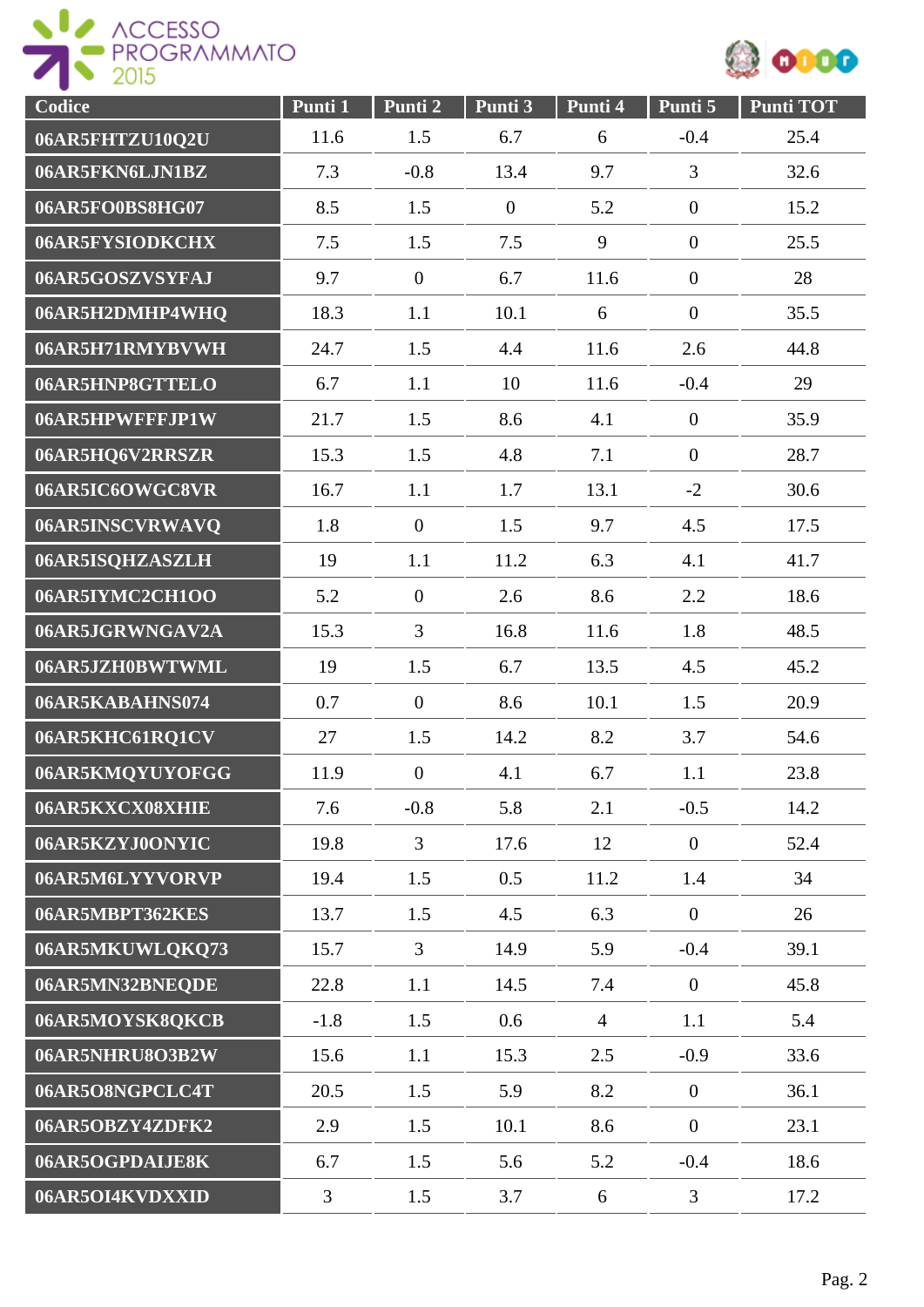

| Codice          | Punti 1        | Punti <sub>2</sub> | Punti 3 | Punti 4 | Punti 5          | <b>Punti TOT</b> |
|-----------------|----------------|--------------------|---------|---------|------------------|------------------|
| 06AR5OT4BORUCNE | 16.4           | 1.5                | 16.1    | 8.2     | $\boldsymbol{0}$ | 42.2             |
| 06AR5OV77O0Y3PZ | 6.3            | 1.5                | 15.3    | 10.5    | $-0.4$           | 33.2             |
| 06AR5OXKZTOS6F8 | 21.3           | 1.1                | 2.2     | 8.6     | 1.5              | 34.7             |
| 06AR5P2BJVL7HHS | 16             | 1.5                | 3.3     | 11.2    | 2.6              | 34.6             |
| 06AR5PSYOVDDP65 | 5.6            | 1.1                | 10      | 8.6     | $-0.4$           | 24.9             |
| 06AR5Q1FAXIFWYO | 16.1           | 1.5                | 6       | 10.1    | 1.1              | 34.8             |
| 06AR5Q4XH8DH3OE | 13.4           | $\overline{3}$     | 18.7    | 9       | 1.1              | 45.2             |
| 06AR5QHX5EWY3XO | 1.1            | $\overline{0}$     | 2.9     | 11.2    | $\overline{0}$   | 15.2             |
| 06AR5QMY2P1W4BF | 5.9            | 1.5                | 5.6     | 5.6     | $\overline{0}$   | 18.6             |
| 06AR5QQ1JLOGA0Z | $\overline{4}$ | 1.5                | 2.5     | 8.6     | $-0.4$           | 16.2             |
| 06AR5RDWJOUTOAK | 1.1            | 1.5                | 16.1    | 8.2     | $\overline{0}$   | 26.9             |
| 06AR5RNZCU7TPSU | $\overline{3}$ | $\overline{0}$     | 1.1     | 10.5    | 4.1              | 18.7             |
| 06AR5RRHDRFANQZ | 13.7           | 1.5                | 10.1    | 8.2     | $\overline{0}$   | 33.5             |
| 06AR5RYDZUHOHUG | 0.3            | 1.5                | 20.2    | 11.2    | $\boldsymbol{0}$ | 33.2             |
| 06AR5S613TXZHIN | 14.9           | 1.5                | 9.7     | 10.5    | 1.5              | 38.1             |
| 06AR5SP5HBQPNOY | 22.4           | 3                  | 7.4     | 11.2    | 0.7              | 44.7             |
| 06AR5TEHULEUUM7 | 4.1            | 1.5                | 2.6     | 10.5    | 0.7              | 19.4             |
| 06AR5TVDREKDWRW | 13.1           | 1.5                | 8.2     | 9       | 1.5              | 33.3             |
| 06AR5UT6NVXP8OP | 0.6            | 1.5                | 4.4     | 6.3     | $-0.8$           | 12               |
| 06AR5UXVL2ZPNJR | 8.1            | 1.1                | 8.1     | 8.2     | 1.5              | 27               |
| 06AR5VOQJ1XKA1N | 6.3            | $-0.4$             | 5.5     | 7.1     | 1.1              | 19.6             |
| 06AR5VTPLWVAZUD | 4.8            | 1.5                | 15.7    | 13.5    | 6                | 41.5             |
| 06AR5VWCAA8V1UL | 21.7           | $\overline{0}$     | 8.6     | 12      | 4.5              | 46.8             |
| 06AR5VYWSZGM6B6 | 11.2           | 1.5                | 6.7     | 4.8     | $\overline{0}$   | 24.2             |
| 06AR5WSXAT3GM5H | 17.9           | $\overline{3}$     | 5.2     | 10.5    | 1.1              | 37.7             |
| 06AR5XDZCTULFVA | 16.8           | $\overline{3}$     | 0.5     | 8.6     | $\overline{0}$   | 28.9             |
| 06AR5XFFLAMPE0J | 15.7           | $\overline{3}$     | 17.2    | 6.3     | $-1.2$           | 41               |
| 06AR5XM3FAMCCYL | 22.8           | $\overline{3}$     | 15.3    | 6.7     | 5.2              | 53               |
| 06AR5XOB53ODHEZ | 14.1           | 1.1                | 4.8     | 4.4     | 4.1              | 28.5             |
| 06AR5Y0BQDHXM3J | 0.7            | $\overline{0}$     | 6       | 11.6    | 1.5              | 19.8             |
| 06AR5YDZBYAHYOO | 1.7            | 1.5                | 3.7     | 6.7     | 1.1              | 14.7             |